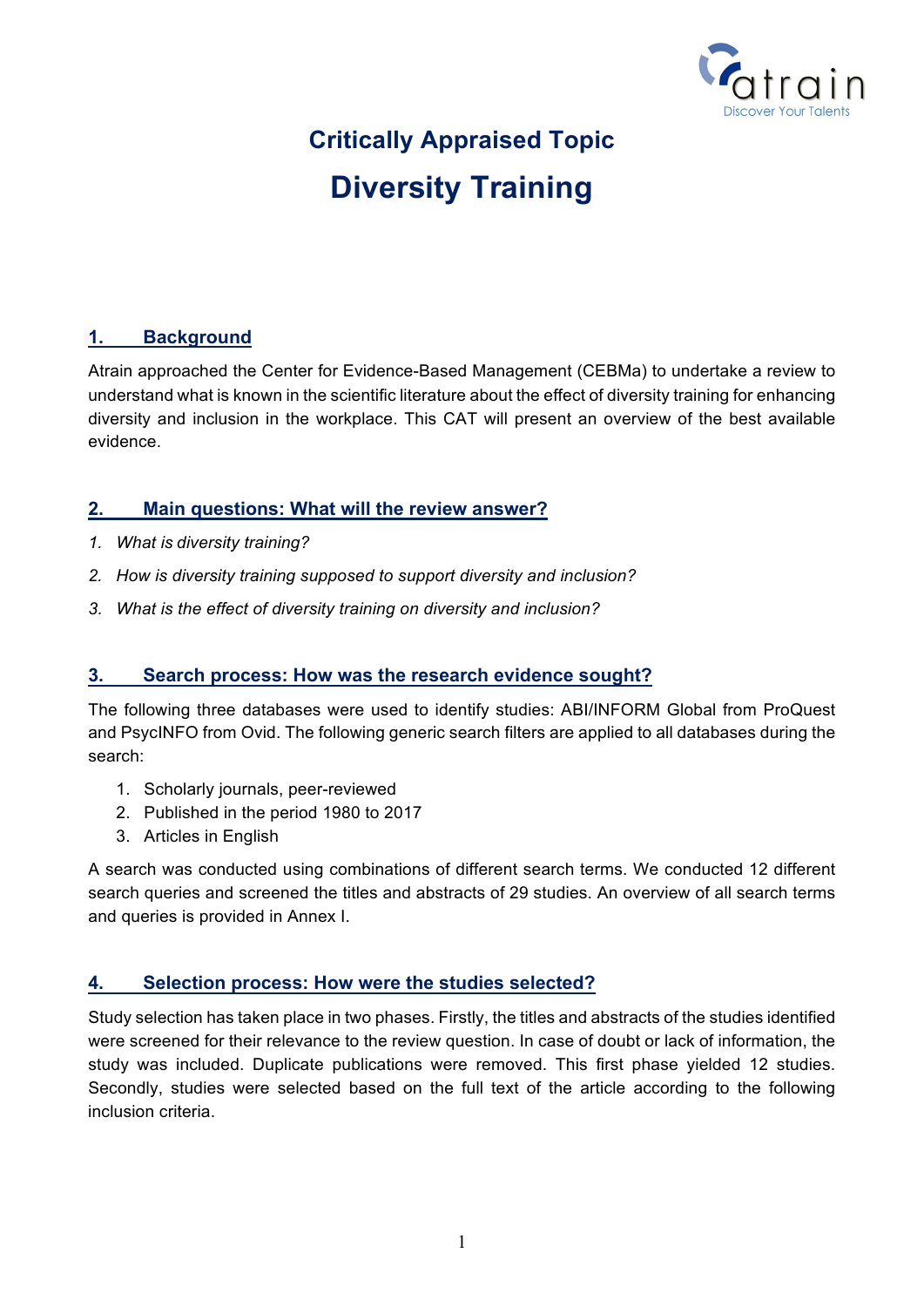- 1. Type of studies: Focusing on quantitative, empirical studies.
- 2. Measurement: Only studies in which the impact on diversity and inclusion was measured.
- 3. Context: Only studies related to workplace settings.
- 4. Level of trustworthiness: Only studies that were graded level D or above (see below).

This second phase yielded 9 secondary studies (meta-analyses) An overview of the selection process is provided in Annex II.

### **5. Data extraction: What data were extracted?**

Data extraction involved the collation of the results of the studies included. From each study, information relevant to the review question was extracted, such as year of publication, research design, sample size, population (e.g., industry, type of employees), possible moderators or mediators, main findings, effect sizes, and limitations.

# **6. Critical appraisal: How was the quality of the studies included judged?**

The classification system of Shadish, Cook and Campbell (2002), and Petticrew and Roberts (2006) was used to determine the methodological appropriateness of the research design of the studies included on the basis of a systematic assessment.

To determine the magnitude of an effect Cohen's rule of thumb (Cohen, 1988) was applied. According to Cohen (1988) a 'small' effect is an effect that is only visible through careful examination. A 'medium' effect, however, is one that is 'visible to the naked eye of the careful observer'. Finally, a 'large' effect is an effect that anyone can easily see because it is substantial.

#### **7. Outcome of the critical appraisal**

The overall quality of the studies included was high. Most of the meta-analyses were based on controlled studies, and where therefore qualified as level A or higher.

# **8. Main findings**

#### **Question 1: What is diversity training?**

Diversity training has been defined as "instructional programs aimed at facilitating positive intergroup interactions, reducing prejudice and discrimination, and enhancing the skills, knowledge, and motivation of participants to interact with diverse others" (Berzukova et al., 2016). Put differently, it aims to reduce people's bias, prejudice and discrimination against others. The main goal of diversity training is to create a positive, inclusive work environment by helping employees to recognize and be tolerant of differences among co-workers. The training can target different types of "diversity", such as gender, race, ethnicity, demographic background, ability, health status (i.e. disability), and sexual orientation. It can be divided into awareness-based and skill-based training. Awareness-based training makes employees conscious of their biases,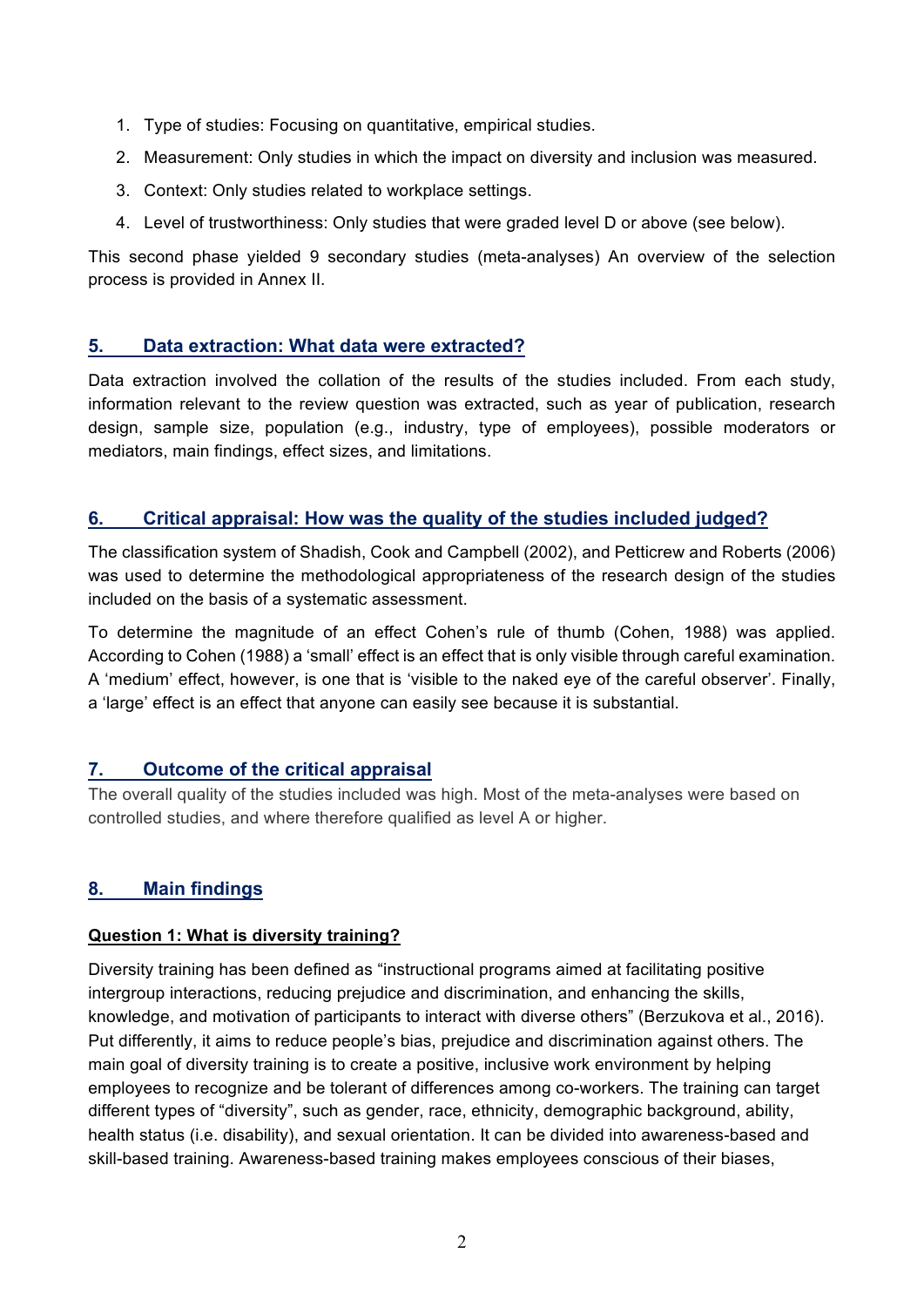prejudices, and cultural assumptions with respect to minorities. This training often uses case studies and experiential exercises.

Skill-based training develops employees' proficiency in handling diversity in the workplace. Various tools are used to improve employees' interpretations of cross-cultural differences, communication with people from different cultures, and adaptability.

#### **Question 2: How is diversity training supposed to work?**

The notion that diversity training reduces prejudice and discrimination against others is based on two theories: social identity theory (Tajfel, 1982) and the contact hypothesis (Allport, 1954). Social identity theory posits that people classify themselves and others into social categories, according to groups such as race, ethnicity, and gender. This classification shapes the way individuals interact with others. According to this theory people wish to belong to groups that enjoy distinct and positive identities, and therefore individuals who belong to groups with greater perceived social status will accept and include people they consider to be like them, while excluding those they perceive to be different. The contact hypothesis assumes that positive contact between members of different groups reduces prejudice, raises awareness, and changes group interactions. Put differently, if members of different groups have the opportunity to communicate with each other, they will learn to understand and appreciate different points of views, cultural habits, etc., and as a result prejudice should diminish.

# **Measuring the effect of (diversity) training**

Researchers have grouped outcomes of training into cognitive, behavioral and attitudinal learning, as well as on trainee reactions. In the case of diversity training, cognitive learning refers to the extent to which trainees acquire knowledge about other cultures and problems or issues amongst different groups. Behavioral learning concerns the development of skills and behaviors. Attitudinal learning refers to the development of trainees' attitudes towards diversity.



# **Question 3: What is the effectiveness of diversity training?**

**1. In general, diversity training elicits strong emotional reactions, and most participants see the training as worthwhile (Level AA).**

A recent meta-analysis indicates that diversity training elicits intense emotional responses, and participants see the training as effective and worthwhile (Bezrukova et al., 2016). Training reaction is an antecedent of learning that leads to the desired behavior in the short term. However, some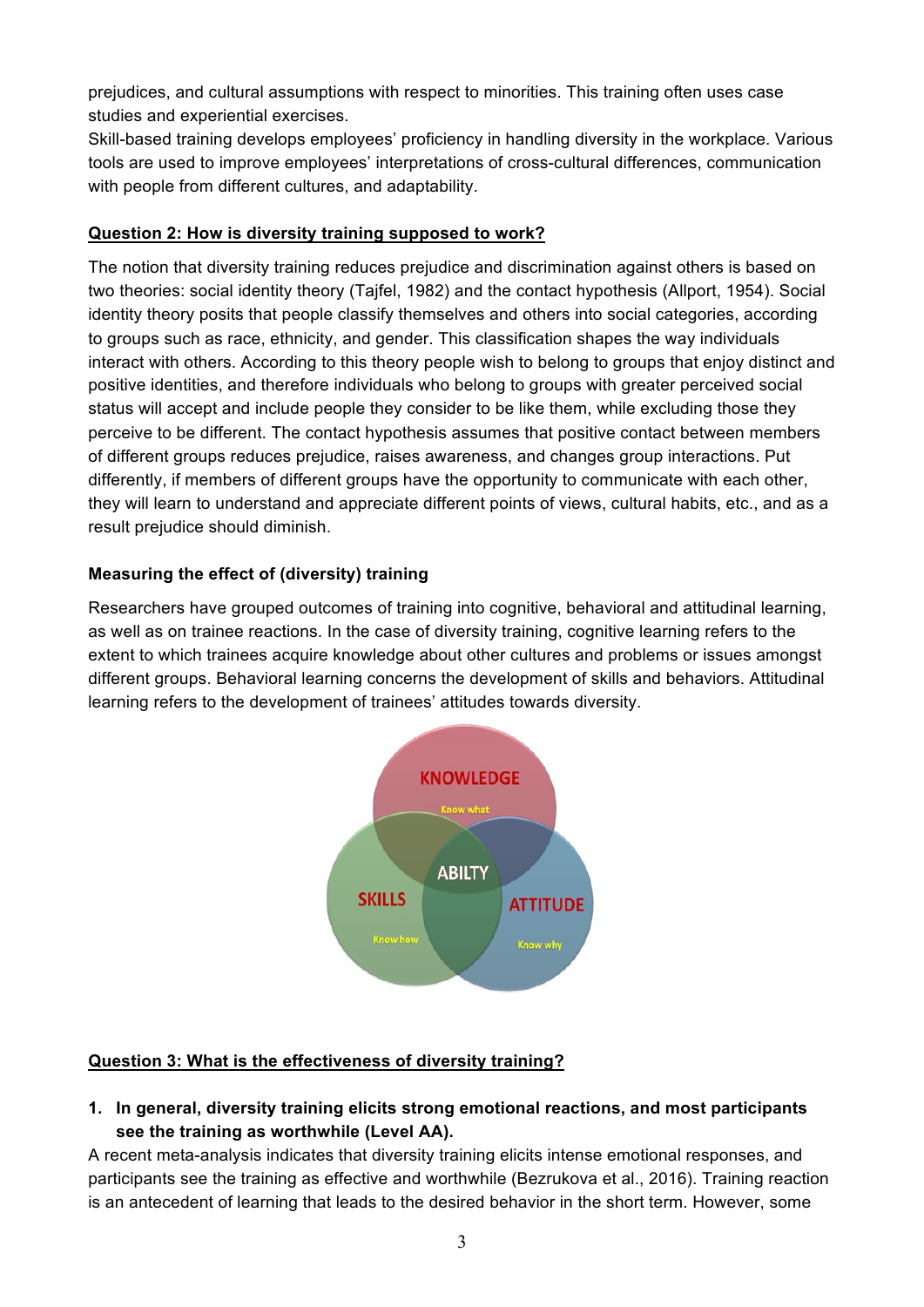people might like the training for reasons that are not directly related to its content (e.g. the trainers' sense of humor), and as a result their diversity-related attitudes and behaviors will not change.

#### **2. Reactions to diversity training and attitudinal learning appear to decay, whereas cognitive knowledge is maintained over time (Level AA).**

A meta-analysis found that cognitive learning (e.g. knowledge about different cultures) persists in the long run (Berzukova et al., 2016). After training, cues in the workplace or elsewhere reinforce cognitive responses that trainees have learned. These cues also come from other sources outside the immediate workplace or school (e.g. "Wow, this is what we learned about Italian culture in that diversity training half a year ago…"). In contrast, several meta-analyses and systematic reviews have consistently shown that participants' attitudes are less subject to change after training compared with cognitions and behaviors (Alhejji et al., 2015; Berzukova et al., 2016; Kalinoski et al., 2013; Sit et al., 2017). Most notably, attitudes may gravitate back to the original evaluative judgments after the diversity training ends if negative attitudes that a person had before the training are reinforced. In this sense, environmental prompts can even provoke "backfire effects" that reverse or retard skill development.

#### **3. Diversity training might lead to positive outcomes beyond effects on cognitions, behaviors, and attitudes (Level A).**

Several systematic reviews on diversity-related efforts in healthcare settings have investigated if the positive effects extend to higher-level outcomes. While it was found that health care professionals might improve their ability to deal with diversity following training (Chipps et al., 2008; Govere et al., 2016; Lie et al., 2010), it is not clear if this has an impact on patient satisfaction (Govere et al., 2016) or patient care (Chipps et al., 2008). However, it should be noted that generally primary studies in this context are often of poor methodological quality. Overall, studies have shown that arguments for diversity training on a business case perspective (e.g. improves performance) are not well founded (Alhejji et al., 2015).

### **4. The effects of diversity training are moderated by features related to context, design, and participants' characteristics.**

#### **Context**

### **a. Positive reactions to training are considerably stronger in an educational setting compared with an organizational setting (Level AA).**

A meta-analysis based on 236 high-quality studies demonstrated that the diversity training in an educational setting (i.e. higher education) elicits stronger effects than in an organizational setting (Berzukova et al., 2016). A possible explanation may be that employees in organizations see diversity training as an "add-on" practice, something that "takes time away from work" and is secondary to the purpose of the organization. Instead, diversity training in an educational setting is usually part of the mission of such institutions, so it may be perceived as an opportunity to learn about diversity and prejudice and apply concepts through experiential learning (Sit et al., 2017).

### **b. Training that is part of a larger diversity program tends to have better outcomes for both attitudes and behavior (Level AA).**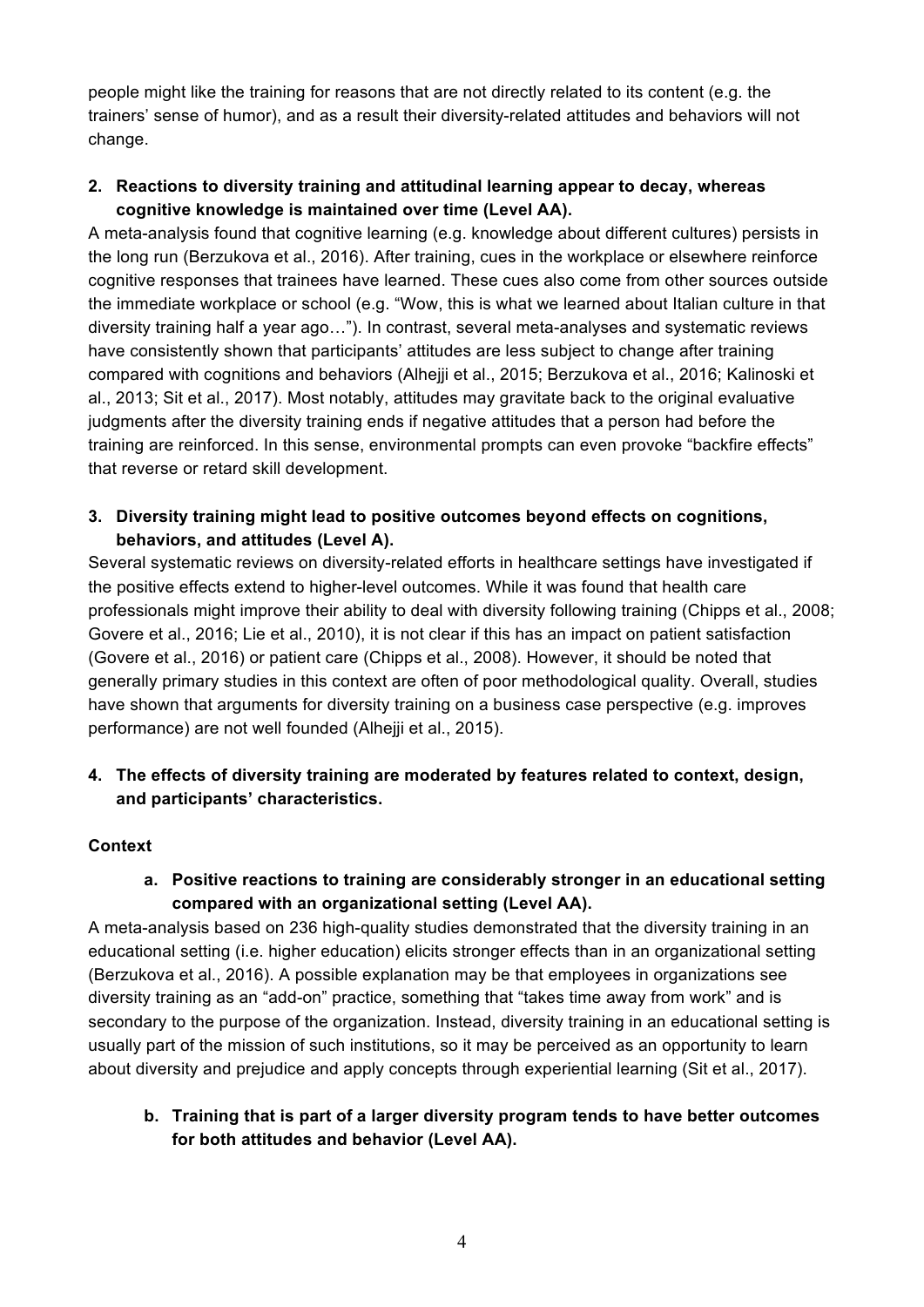Companies rarely make diversity training part of a broader institutionalized effort. The metaanalysis by Berzukova et al. (2016) indicates that this is a key mistake, since integrated or embedded training leads to strong behavioral learning and moderately strong changes in attitudes. The critical importance of broader systemic and system changes as opposite to a standalone approach was also highlighted in the human service organizations (Lie et al., 2010; Mor Barak et al., 2016). In fact, employees may be more motivated to learn when managers commit to diversity efforts above and beyond that of a single initiative. In addition, the components of the larger program could strengthen one another. For example, a social-networking group of minority professionals, supported by the organization, is a follow-up outcome of a diversity course and also serves as a mentoring source.

## **c. Training with mandatory attendance has a stronger positive effect on behavioral learning, whereas voluntary attendance has a stronger effect on reactions (Level AA).**

Attendance requirements do not affect all outcomes, but mandatory diversity training was found to have a moderate to strong effect on behavioral learning, whereas participants' reactions were considerably stronger when attendance was voluntary (Berzukova et al., 2016). A possible explanation is that people who willingly take training may already have an interest in the issue and are thus more likely to enjoy the training. However, a voluntary approach seems not to lead to the strongest effects in diversity training. One reason for this could be that under the voluntary scenario, people participating in training already want to be there and are not necessarily the ones who would benefit most from changes in cognitive, attitudinal, or behavioral outcomes. In addition, a mandatory attendance policy might signal that the organization is truly committed to facilitating positive intergroup relationships, thus enhancing trainees' motivation to learn.

#### **Design**

### **d. Diversity training has stronger positive effects when it provides longer and distributed opportunities to learn (Level AA)**

The advantage of longer training interventions does seem to transfer to more positive reactions, and better diversity knowledge, attitudes, and skills, as reflected in the strong positive relationship between the hours of training and these outcomes (Berzukova et al., 2016). It seems that the more time participants spend together leads to them getting on better and makes intergroup encounters comfortable and feel "right". Also, a recent meta-analysis based on 65 studies found that training that provides (distributed) practice, yields better attitudinal outcomes (Kalinoski et al., 2013). The finding that massed practice fares worse than distributed learning was confirmed by a recent systematic review of studies conducted in educational settings (Sit et al., 2017).

#### **e. Diversity training that provides greater opportunities for cooperative contact and social interaction within the training pool yields mixed findings (Level AA).**

Diversity training can either focus on one group (e.g. race) or target multiple groups (e.g. race, gender, sexual orientation, etc.). The group-specific approach (i.e. involving only the minority/majority group) has been criticized as leading to intergroup differentiation and polarized attitudes. Several meta-analyses, however, have demonstrated that the outcomes of these two types of training are mixed. For example, several studies found that training that targets multiple groups and in which trainees interact with members of other groups has greater effects on attitudes compared with training that focuses on one group (Kalinoski et al., 2013), but an equal number of studies found no differences (Berzukova et al., 2016).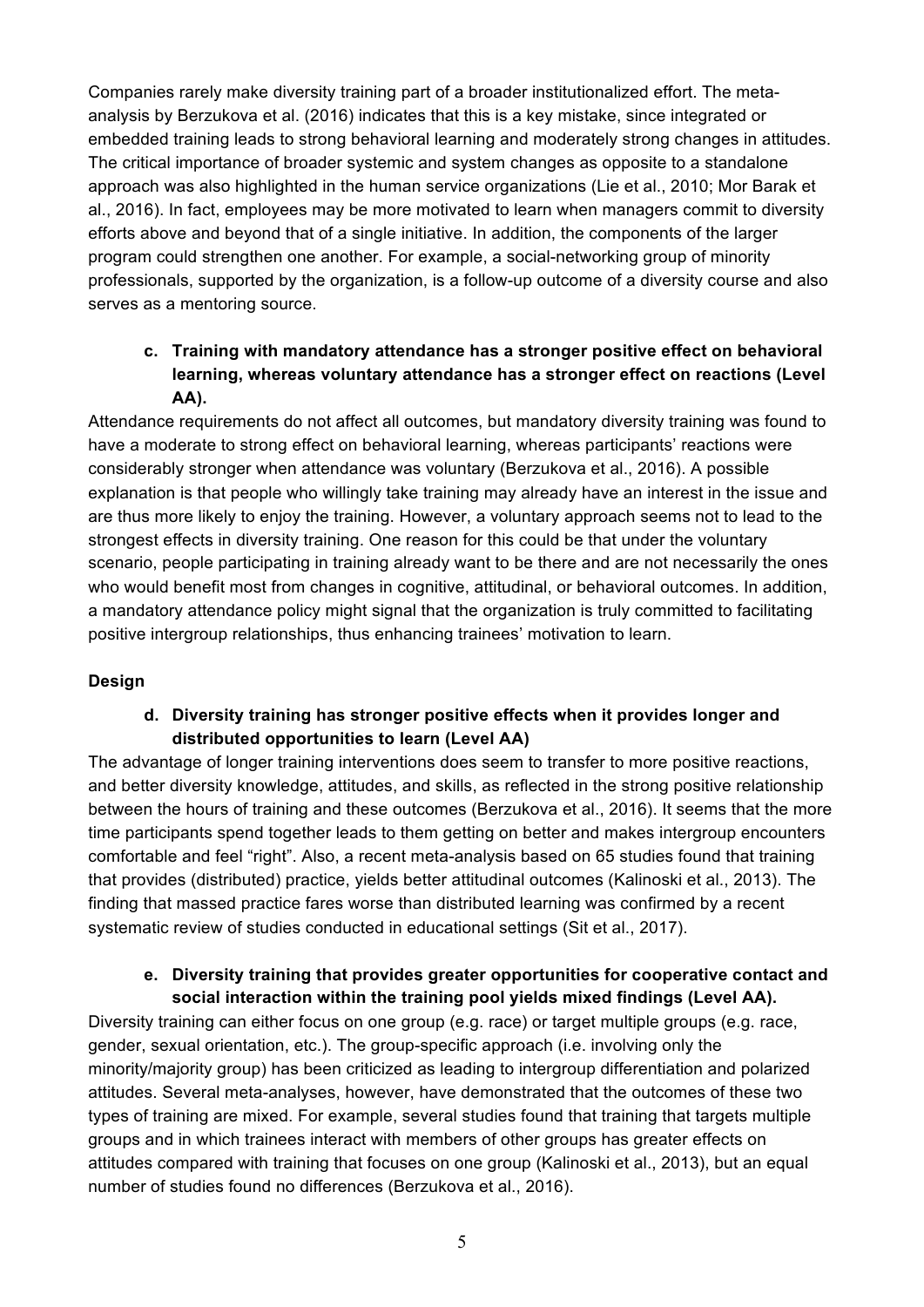## **f. Diversity training has stronger positive effects when it emphasizes both awareness and behavioral components (Level AA).**

Most effective types of diversity training programs were primarily designed to increase both diversity awareness and skills (Berzukova et al., 2016). Awareness training focuses on getting participants to be more aware of their own and other cultural assumptions, values, and biases. Skill-building (behavioral) training educates participants on monitoring their own actions and appropriate responses to specific differences, such as identifying and overcoming interracial communication barriers. Overall, several studies show that combining both awareness and behavioral components enables people to better understand their behavior (being aware of why they are doing what they are doing; e.g. Sit et al., 2017).

## **g. Diversity training that combines multiple instructional methods does not seem to have stronger effects (Level AA).**

Diversity training can use several different instructional methods or just one. It's reasonable to assume that training that "touches all the bases," combining multiple methods (e.g. lectures, simulation exercises, group activities and discussions, etc.) leads to better outcomes. However, the most updated meta-analysis found that this has an effect only on how much people like training, i.e. on their reactions, and it does not affect cognitive, attitudinal, or behavioral learning (Berzukova et al., 2016). Nonetheless, findings from educational settings have suggested that multi-methods delivery modes seem cross-culturally effective (Sit et al., 2017). More generally, active methods and face-to-face methods still seem to lead to more positive attitudes than passive ones and online training (Kalinoski et al., 2013).

### **h. Diversity training that focuses on one single aspect of demographic diversity has a stronger positive effect than aiming at multiple aspects (Level A).**

While focusing on multiple aspects of diversity training (e.g. generic diversity training, multicultural, or sexual harassment) yielded moderate effects on cognitive learning, it was found that dealing with one aspect of demographic diversity (e.g. race) at a time leads to considerably stronger effects on cognitive learning (Kalinoski et al., 2013). However, it should be noted that the majority of studies upon which this finding is based considered only race. Instead, for instance, a systematic review has concluded that there is a lack of empirically validated diversity training programs that specifically focus on disability (Philips et al., 2016). Therefore it is possible that the evidence for diversity-specific interventions may be missing.

# **Trainee and trainer characteristics**

#### **i. A larger proportion of women in the training group leads to stronger reactions (e.g. liking), whereas a more diverse training group might have greater effects on cognitive learning (Level AA/A).**

Since women have a history of discrimination, the finding that they tend to be more receptive and welcoming of diversity training makes sense. Findings regarding the race composition of the training pool are, however, mixed: Berzukova et al. (2016) did not find an effect for a more diverse make-up on the outcomes assessed, whereas Kalinoski et al. (2013) found that people learn more (i.e. cognitive learning) when training involves a higher number of ethnic minorities. The latter finding, however, aligns with the hypothesis that social interdependence and contact under optimal conditions might reduce prejudice.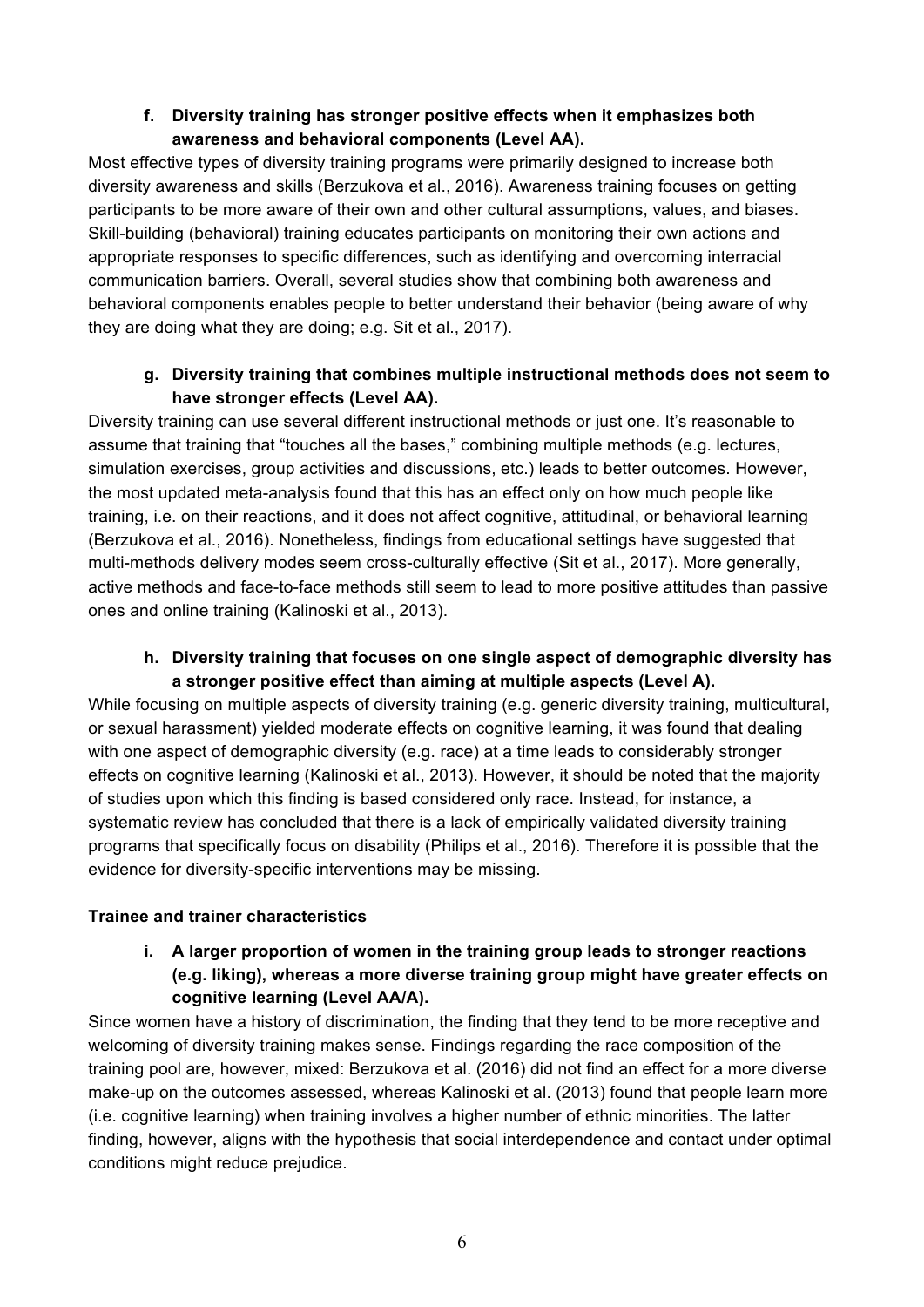## **j. Characteristics of the trainer affects outcomes at the affective and cognitive levels (Level A).**

It was found that trainees' motivation is higher and effects on attitudes are stronger when a direct manager/supervisor delivers the training, as opposed to an internal trainer belonging to a minority group, a diversity and inclusion manager, or a HR generalist. However, it was also found that cognitive learning (e.g. knowledge about other cultures) was strongly affected when the trainer belonged to a minority group (Kalinoski et al., 2013).

### **Other findings**

#### **Studies on the effects of de-biasing training are almost absent.**

Simply being aware that human judgment is subject to cognitive biases does not prevent them from occurring. Even Daniel Kahneman, the world's leading authority on this subject, stated: "I've been studying this stuff for 45 years, and I'm no better than when I started. I make extreme predictions. I'm over-confident. I fall for every one of the biases." Not surprisingly, studies on the effect of de-biasing training are almost absent. However, a recent study found that a single training intervention (i.e. playing a computer game or watching an instructional video) has sparked debiasing effects that persist across a variety of contexts affected by the same bias (e.g. blind spot bias, confirmation bias, fundamental attribution error, anchoring, social projection, representativeness; Morewedge et al., 2015). Here, games that incorporated personalized feedback and practice yielded the strongest effect. It is suggested by the authors that this type of simple intervention can be used alongside improved incentives, information presentation, and nudges to reduce costly errors associated with biased judgments and decisions. It should be noted, however, that no single study can be considered to be strong evidence – it is merely indicative.

# **9. Conclusion**

Diversity training may have small to moderate positive effects on diversity and (perception of) inclusion, but only when a wide range of moderators are taken into account.

# **10. Limitations**

This CAT aims to provide a balanced assessment of what is known in the scientific literature about the effects of diversity training by using the systematic review method to search and critically appraise empirical studies. However, in order to be 'rapid', concessions were made in relation to the breadth and depth of the search process. As a consequence, some relevant studies may have been missed.

A second limitation concerns the critical appraisal of the studies included, which did not incorporate a comprehensive review of the psychometric properties of the tests, scales and questionnaires used.

Finally, this CAT focused only on meta-analyses and high-quality single studies, i.e. studies with a control group and/or a before- and after-measurement. For this reason, cross-sectional studies were excluded. As a consequence, new, promising findings that are relevant for practice may have been missed.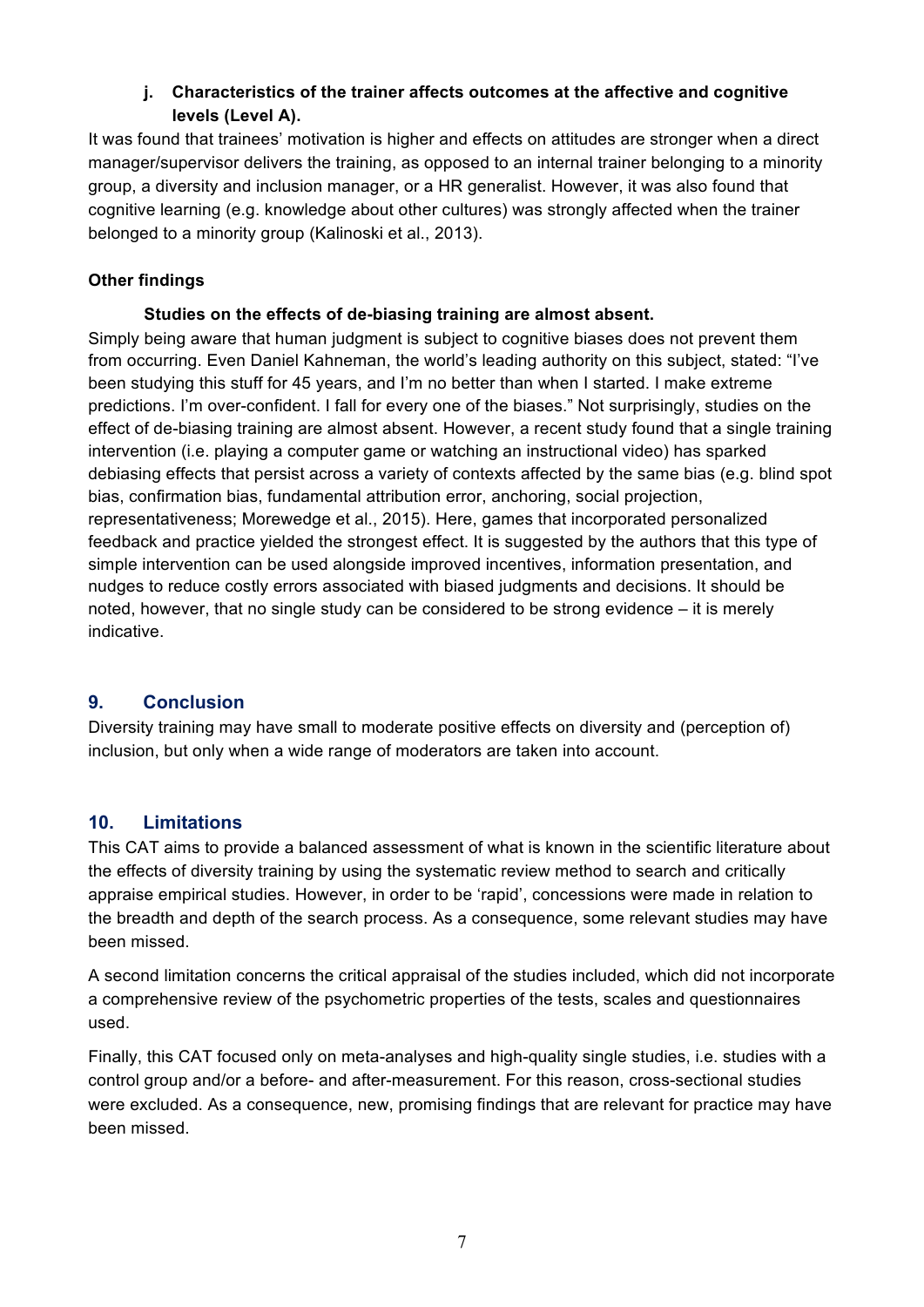# **References**

- Alhejji, H., et al. (2016). Diversity training programme outcomes: A systematic review." *Human Resource Development Quarterly*, 27(1), 95–149.
- Bezrukova, K., Spell, C. S., Perry, J. L., & Jehn, K. A. (2016). A Meta-Analytical Integration of Over 40 Years of Research on Diversity Training Evaluation. *Psychological Bulletin*
- Chipps, J. A., Simpson, B. & Brysiewicz, P. (2008). The Effectiveness of Cultural-Competence Training for Health Professionals in Community-Based Rehabilitation: A Systematic Review of Literature. *Worldviews on Evidence-Based Nursing,* 5(2), 85–94.
- Govere, L., & Govere, E.M. (2016). How effective is cultural competence training of healthcare providers on improving patient satisfaction of minority groups? A systematic review of literature. *Worldviews on Evidence-Based Nursing,* 13(6), 402–410.
- Kalinoski, Z. T., et al. (2013). A meta-analytic evaluation of diversity training outcomes." *Journal of Organizational Behavior,* 34(8), 1076–1104.
- Lie, D. A., et al. (2011). Does cultural competency training of health professionals improve patient outcomes? A systematic review and proposed algorithm for future research. *Journal of general internal medicine,* 26(3), 317–325.
- Morewedge, C. K., et al. (2015). Debiasing decisions: Improved decision making with a single training intervention. *Policy Insights from the Behavioral and Brain Sciences,* 2(1), 129– 140.
- Mor Barak, M. E., et al. (2016). The promise of diversity management for climate of inclusion: a state-of-the-art review and meta-analysis. *Human Service Organizations: Management, Leadership & Governance,* 40 (4), 305–333.
- Phillips, B. N., et al. (2016). Disability Diversity Training in the Workplace: Systematic Review and Future Directions. *Journal of occupational rehabilitation,* 26(3), 264–275.
- Sit, A., Mak, A. S., & Neill, T. J. (2017). Does cross-cultural training in tertiary education enhance cross-cultural adjustment? A systematic review. *International Journal of Intercultural Relations,* 57, 1–18.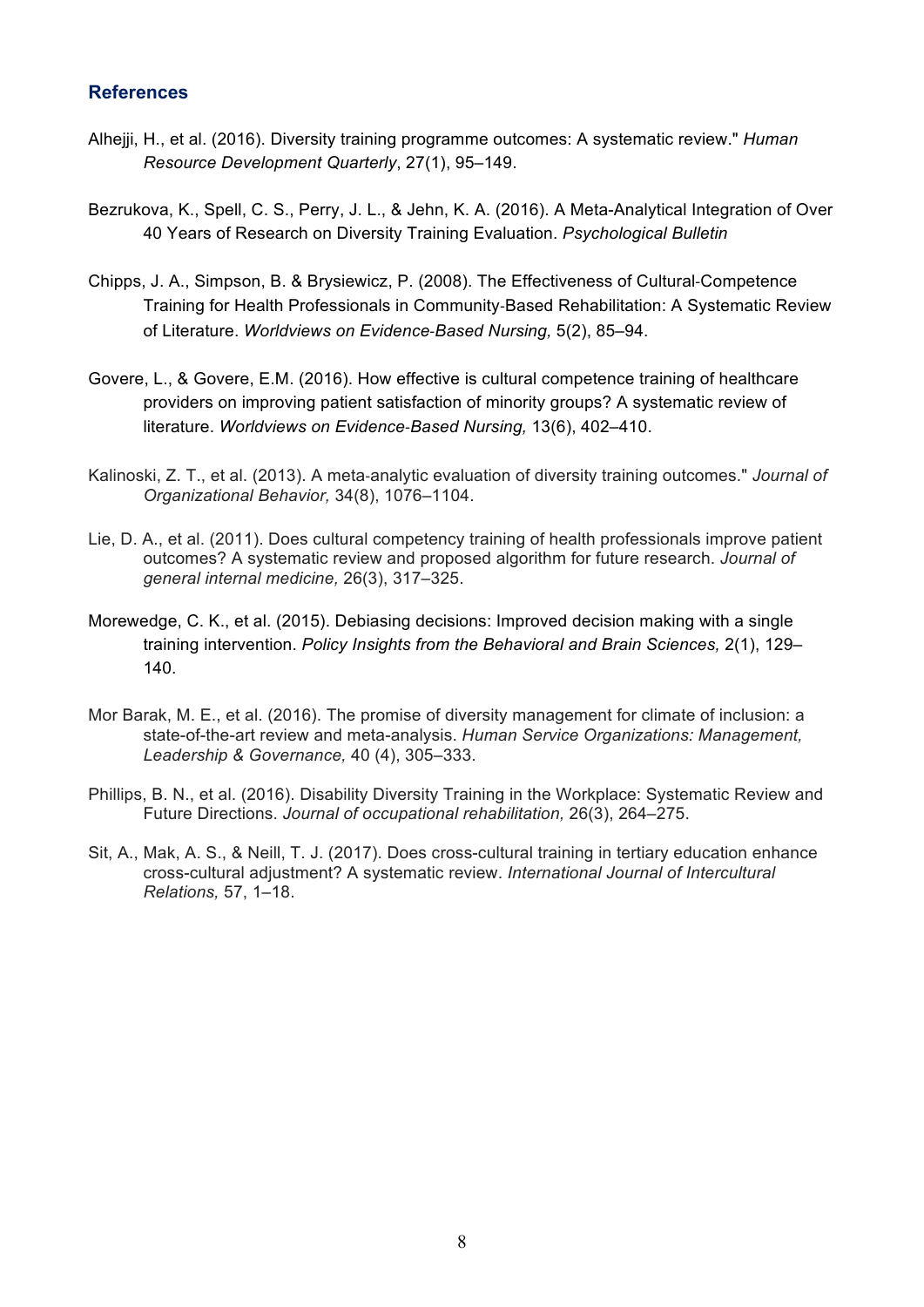# **Annex I Search terms & hits Diversity Training**

| <b>Search terms</b>                                                                              | <b>ABI</b> | <b>PsycINFO</b> |  |
|--------------------------------------------------------------------------------------------------|------------|-----------------|--|
| S1: Tl(divers*) AND Tl(training)                                                                 | 94         | 193             |  |
| S2: AB("diversity training")                                                                     | 128        | 434             |  |
| S3: Tl("cultur*") AND Tl(training)                                                               | 216        | 498             |  |
| S4: AB("cultur* training")                                                                       | 163        | 236             |  |
| S5: AB(cultur* awareness) AND AB(training)                                                       | 231        | 113             |  |
| S6: TI("diversity education") OR AB("diversity education")                                       | 27         | 63              |  |
| S7: Tl(bias*) AND Tl(training)                                                                   | 11         | 145             |  |
| S8: AB("bias* training")                                                                         | 6          | 12              |  |
| S9: TI(debias*)                                                                                  | 46         | 59              |  |
| S <sub>10</sub> : S <sub>1</sub> OR , S <sub>9</sub>                                             | 759        | 1,470           |  |
| S11: Tl(meta-analy*) OR AB(meta-analy*) OR Tl("systematic<br>review") OR AB("systematic review") |            |                 |  |
| S12: S10 AND S11                                                                                 | 9          | 20              |  |
| <b>Total</b>                                                                                     | 29         |                 |  |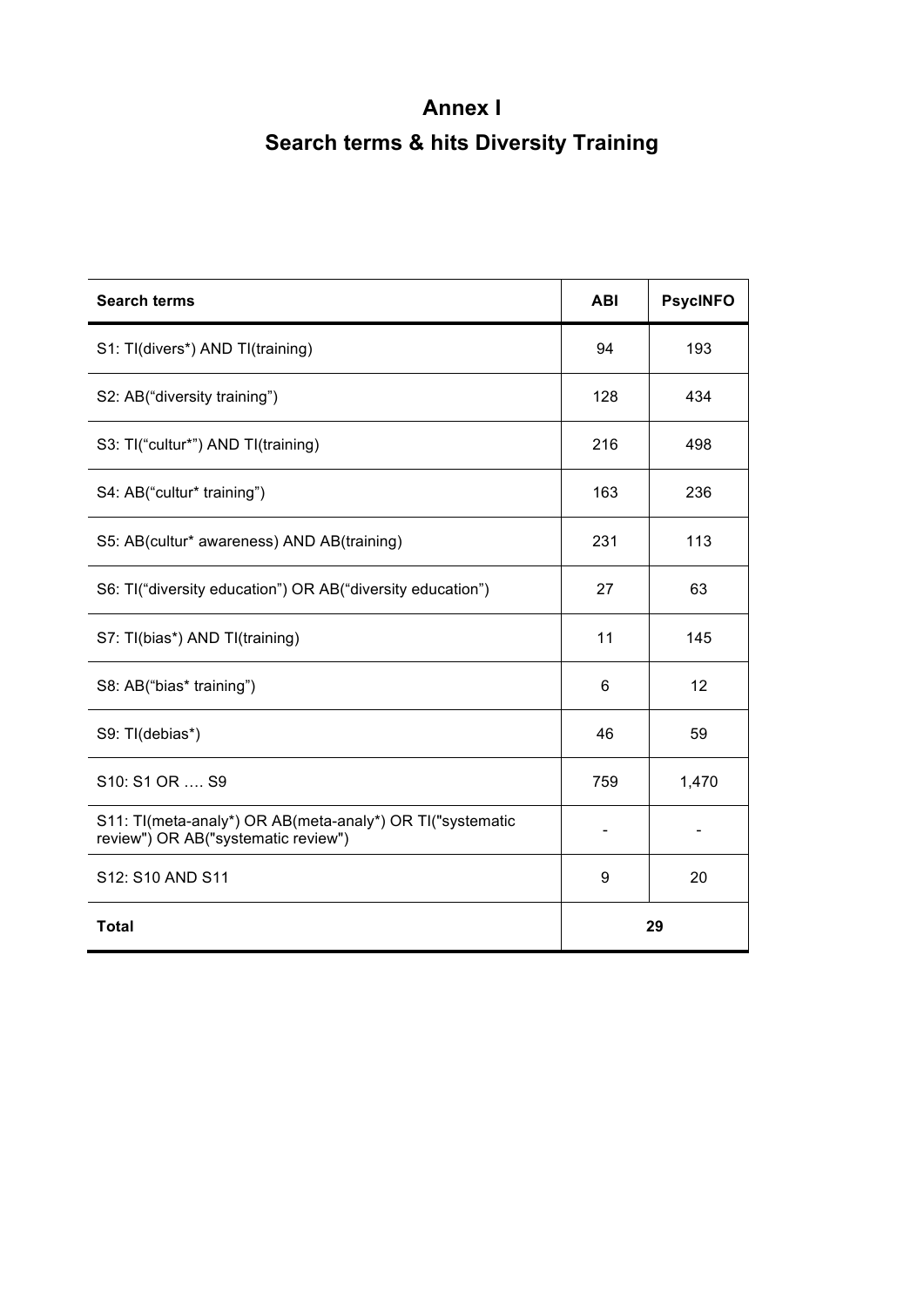#### *ANNEX II STUDY SELECTION DIVERSITY TRAINING*

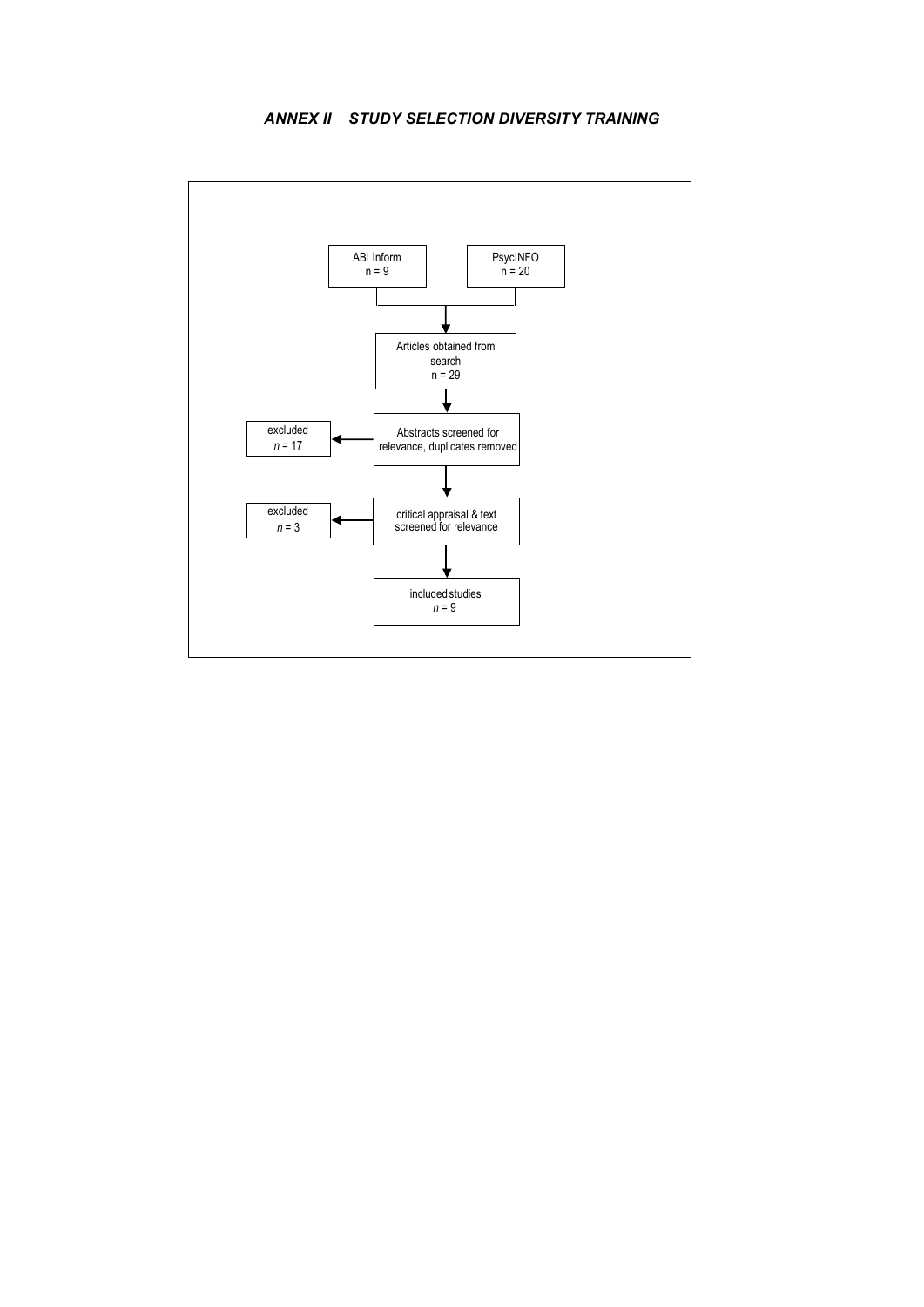# **ANNEX III MATRIX DIVERSITY TRAINING**

| Author &<br>year           | Design +<br>sample size                                                                                                            | Sector /<br><b>Population</b>                                                                                | <b>Main findings</b>                                                                                                                                                                                                                                                                                                                                                                                                                                                                                                                                                                                                                                                                                                                                                                                                                                                                                                                                                                                                                                                                                                                                                                                                                                                                                                                                                                                                                                                                                                                                                                                                                                                                                                                                                                                                                                                                                                                                                                                                                                                                                                                                                                                                                                                                                                               |                                                                                                                                               | Level |
|----------------------------|------------------------------------------------------------------------------------------------------------------------------------|--------------------------------------------------------------------------------------------------------------|------------------------------------------------------------------------------------------------------------------------------------------------------------------------------------------------------------------------------------------------------------------------------------------------------------------------------------------------------------------------------------------------------------------------------------------------------------------------------------------------------------------------------------------------------------------------------------------------------------------------------------------------------------------------------------------------------------------------------------------------------------------------------------------------------------------------------------------------------------------------------------------------------------------------------------------------------------------------------------------------------------------------------------------------------------------------------------------------------------------------------------------------------------------------------------------------------------------------------------------------------------------------------------------------------------------------------------------------------------------------------------------------------------------------------------------------------------------------------------------------------------------------------------------------------------------------------------------------------------------------------------------------------------------------------------------------------------------------------------------------------------------------------------------------------------------------------------------------------------------------------------------------------------------------------------------------------------------------------------------------------------------------------------------------------------------------------------------------------------------------------------------------------------------------------------------------------------------------------------------------------------------------------------------------------------------------------------|-----------------------------------------------------------------------------------------------------------------------------------------------|-------|
| Bezrukova et<br>al. (2016) | meta-analysis<br>of<br>$k = 260$<br>experimental,<br>quasi, and non-<br>experimental<br>studies<br>involving N=<br>29,407 subjects | Adult population<br>89% in the USA<br>80% from<br>educational<br>settings                                    | <b>Main effect</b><br>Diversity training has an overall mean effect of $g = .38$ on training outcomes.<br><b>Training outcomes</b><br>1. Diversity training has a larger effect on participants' reactions ( $g = .61$ ) than on their cognitive learning ( $g = .57$ ),<br>behavioral learning ( $g = .48$ ) and attitudinal learning ( $g = .30$ ).<br>2. Cognitive learning is maintained over time, while reactions and attitudinal learning decay.<br><b>Training input(s)</b><br>А.<br>Context<br>1. Training setting doesn't have a significantly different effect on the outcomes, only on reactions (q = .80 for educational<br>setting vs. g = .28 in organizations), meaning that other factors might influence how employees receive this type of<br>training in organizational settings.<br>2. Training as part of a more complex diversity initiative had a greater effect overall than when it was standalone,<br>specifically on attitudinal learning $(g = .47)$ and behavioral learning $(g = .86)$ .<br>3. Whether attendance was mandatory of voluntarily didn't make a difference on the overall effect the training had on<br>outcomes. However, mandatory training had a stronger effect on behavioral learning (g = .63), while voluntary training on<br>reactions ( $g = .71$ )<br><b>B.</b> Design<br>1. The focus of the training on one group, several groups or adopting an inclusive approach did not make any difference<br>on its effect on the outcomes.<br>2. Longer trainings have a greater effect on all outcomes.<br>3. Awareness based trainings have a lower overall effect $(g = .31)$ than other types of training, especially on attitudinal<br>and behavioral learning. The most effective are combined trainings.<br>4. Using many different instructional methods doesn't make a difference in the overall effect, and it only has a higher<br>effect on reactions (people like diverse methods; $q = .73$ ).<br>C. Trainee characteristics<br>1. Age of participants doesn't make a difference in the effect of the training on outcomes.<br>2. More women in the training groups only had an effect on reactions, but not overall or on the other outcomes.<br>3. How many white people there are in the training group also doesn't affect the training's impact on the outcomes. | part of the<br>studies used<br>explicit<br>measures of<br>attitudes and<br>behaviors,<br>which are<br>prone to<br>desirability<br><b>bias</b> | AA    |
| Alhejji et al.<br>(2015)   | Systematic<br>review of $k = 6$<br>cross-sectional<br>surveys                                                                      | Public or private,<br>manufacturing or<br>service, profit or<br>not, SME, MNC<br>Mainly in USA<br>and Canada | Three theories are used to investigate diversity training: business case, social justice, and learning outcomes. Findings<br>mainly within the learning perspective: (self-report) enhanced employees' knowledge and awareness of diversity issues<br>$(k = 36)$ ; (self-report) enhanced diversity skills and behaviours on diversity issues $(k = 9)$ ; (self-report) changes in<br>attitudes towards diversity $(k = 5)$ . Few studies on <b>business case perspective</b> . Two studies reported organizational<br>performance impacts. One study found increased sales, customer satisfaction, and productivity gains as measured with<br>archival data on employees' annual survey and branch performance data. Very few studies on social justice<br>perspective, reportedly improved relationships, enhanced tolerance towards minorities, and improved confidence to<br>work with diverse groups.<br>Call for integrating theoretical perspectives, appropriate research designs, and nuanced study of antecedents of diversity<br>training outcomes.                                                                                                                                                                                                                                                                                                                                                                                                                                                                                                                                                                                                                                                                                                                                                                                                                                                                                                                                                                                                                                                                                                                                                                                                                                                                     | Small sample<br>sizes<br>Poor use of<br>diversity-<br>training<br>measures<br>Self-report<br>Little<br>longitudinal<br>investigations         | C     |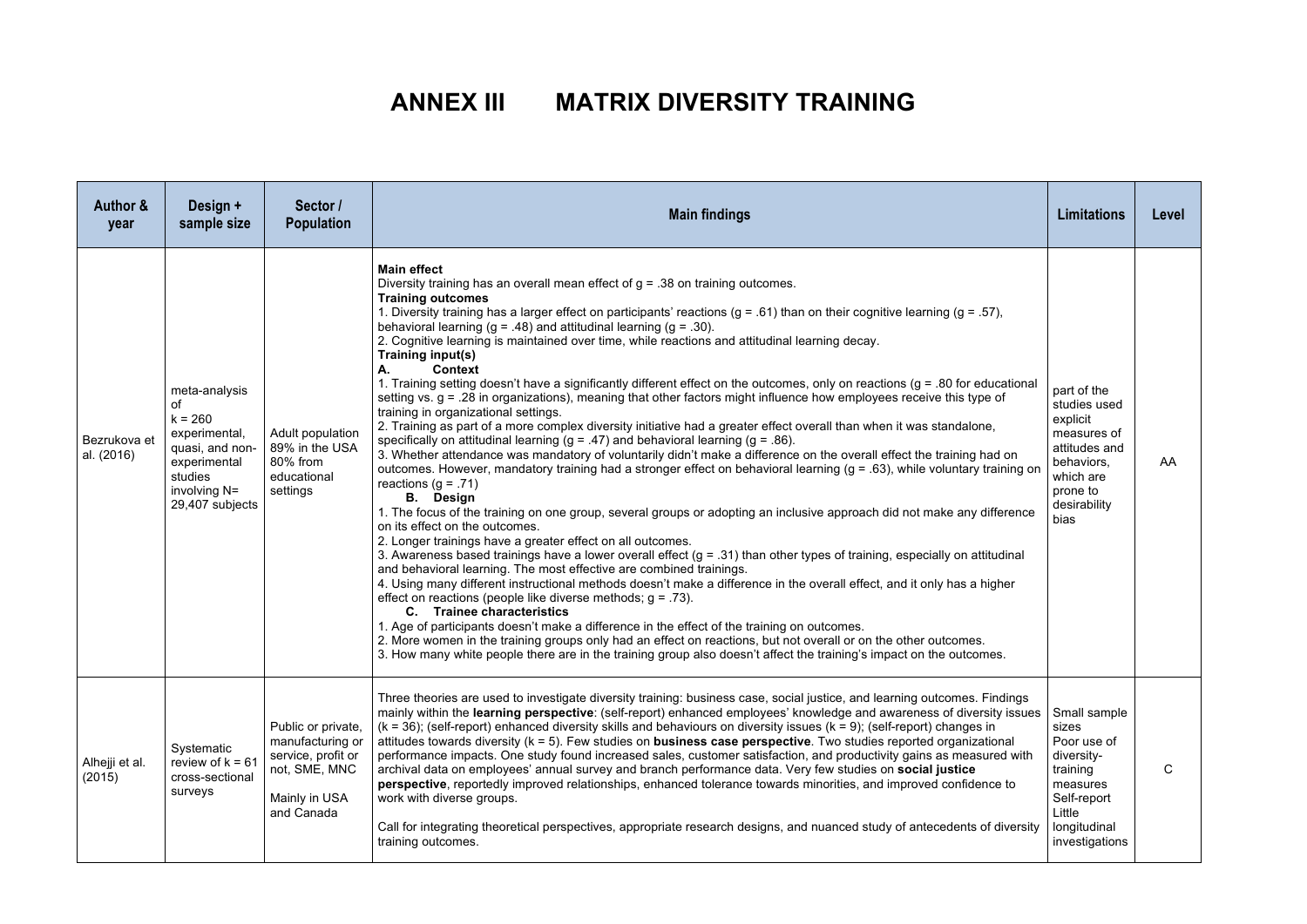| Kalinoski et<br>al. (2013) | Meta-analysis<br>of $k = 65$<br>studies (control<br>+ pre-test post-<br>test, control +<br>only post-test,<br>single group<br>pre-post test)<br>with $N = 8465$ | Adult and studen<br>populations from<br>wide range of<br>industries                                                                               | <b>Main findings</b><br>Findings revealed sizable effects on affective-based ( $d = .30$ ), cognitive-based ( $d = .71$ ), and skill-based outcomes ( $d =$<br>.47). Mixed evidence was found for attitude change (e.g., being more tolerable towards diversity as a result of the<br>training), but larger effects for cognitive and skills based outcomes. Overall, study addressed the psychological effects of<br>diversity training on change as opposed to how training actually worked in organizations.<br><b>Moderators</b><br>Interesting boundary conditions were found for the effects on affective-based outcomes $\rightarrow$ greater opportunities for<br>social interactions, namely, higher task interdependence ( $d = .41$ ) vs lower ( $d = .14$ ), active and passive methods ( $d =$<br>.37) vs only passive (d = .07), online (d = .08; ns) vs face to face (d = .32), less than four hours duration (d = .11; ns) vs<br>more than four hours $d = .52, .49, .46$ , distributed $(d = .45)$ vs massed practice $(d = .21)$ . Again for affective-based<br>outcomes, higher trainee motivation was related to: training delivered by direct manager/supervisor ( $d = .44$ ) vs internal<br>other vs diversity/inclusion manager, HR generalist ( $d = .05$ ); participant employee ( $d = .50$ ) vs student ( $d = .22$ ); study<br>setting field ( $d = .35$ ) vs lab ( $d = .07$ ; ns). Similar findings on motivational factors related cognitive based outcomes, with<br>the exception of internal 'other' trainer yielding larger effect ( $d = 1.61$ ) than training from direct manager ( $d = .51$ ).<br><b>Control variables</b><br>Needs assessment (little information present, ns), voluntary vs mandatory (ns), awareness (e.g., cognitive biases) vs<br>awareness + skills training (ns), compliance/legal content in training (ns), differences vs differences + similarities (ns).<br>Training ( $d = .26$ ) vs education ( $d = .45$ ) on affective-based outcomes; subject matters focused on a single attribute of<br>demographic diversity (e.g., race) yielded larger effect size ( $d = 1.28$ ) on cognitive-based outcomes than generic ( $d =$<br>.52), multicultural (d = .54), and sexual harassment (d = .54); more or less diverse composition of participants pools on<br>cognitive based outcomes: such as greater effects when pools composed by less than $40\%$ of Caucasian ( $d = 1.28$ )<br>compared with more than 60% Caucasian (d = .42), stronger effects when women make up was greater than 60% (d =<br>.71) vs lower than 40% (d =.38); finally, larger effects when trainer was Caucasian (d = 1.61), than for non-Caucasian (d<br>= .54) (interpret with caution because based on four studies). Finally, on cognitive-based outcomes, other findings were:<br>self-reports (d = .85) vs non self-reports (d = .60); end-of-training evaluation (d = .82) vs time lag greater than one month<br>$(d = .39)$ ; single group repeated measures $(d = 1.18)$ ; training vs control post-test only $(d = .45)$ ; training vs control<br>repeated measures ( $d = .66$ ). Published ( $d = .38$ ) vs unpublished ( $d = .13$ ) on affective-based outcomes. | Search for<br>unpublished<br>was limited<br>Quality not<br>assessed, but<br>controlled for<br>study rigor<br>effect                      | A |
|----------------------------|-----------------------------------------------------------------------------------------------------------------------------------------------------------------|---------------------------------------------------------------------------------------------------------------------------------------------------|-----------------------------------------------------------------------------------------------------------------------------------------------------------------------------------------------------------------------------------------------------------------------------------------------------------------------------------------------------------------------------------------------------------------------------------------------------------------------------------------------------------------------------------------------------------------------------------------------------------------------------------------------------------------------------------------------------------------------------------------------------------------------------------------------------------------------------------------------------------------------------------------------------------------------------------------------------------------------------------------------------------------------------------------------------------------------------------------------------------------------------------------------------------------------------------------------------------------------------------------------------------------------------------------------------------------------------------------------------------------------------------------------------------------------------------------------------------------------------------------------------------------------------------------------------------------------------------------------------------------------------------------------------------------------------------------------------------------------------------------------------------------------------------------------------------------------------------------------------------------------------------------------------------------------------------------------------------------------------------------------------------------------------------------------------------------------------------------------------------------------------------------------------------------------------------------------------------------------------------------------------------------------------------------------------------------------------------------------------------------------------------------------------------------------------------------------------------------------------------------------------------------------------------------------------------------------------------------------------------------------------------------------------------------------------------------------------------------------------------------------------------------------------------------------------------------------------------------------------------------------------------------------------------------------------------------------------------------------------------------------------------------------------------------------------------------------------------------------------------------------------------------------------------------------------------------------------------------------------|------------------------------------------------------------------------------------------------------------------------------------------|---|
| Philips et al.<br>(2016)   | Systematic<br>review of $k = 3$<br>studies, two<br>with pre-post<br>comparison for<br>treatment group<br>only, one with<br>randomised<br>controlled trial       | Employer,<br>employees, HR<br>professionals in<br>organisations,<br>excluding<br>disability care<br>orgs                                          | Insufficient evidence to make generalizable claims on the effectiveness of disability specific diversity training<br>interventions. One intervention found significant gains in attitudes, knowledge and behavioural intentions between pre-<br>and post-training immediately after training. Qualitative follow up between four to eight months highlight that behavioural<br>intentions that were enacted concerned (in order of frequency): individual actions, teaching others, building partnerships<br>and changing organisational policies and practices. Previous experience with disability and working in a supportive<br>environment facilitated action following training. The other two studies focussed on training supervisors to support<br>employees with musculoskeletal pain or disability due to workplace injuries. One study found no significant supervisor's<br>confidence levels to deal with disabled employee. Other study found significant declines in injury claim rates by<br>employees for the group whose supervisors were trained.<br>Study provides guidelines for designing training, defining content, accounting for participants factors.                                                                                                                                                                                                                                                                                                                                                                                                                                                                                                                                                                                                                                                                                                                                                                                                                                                                                                                                                                                                                                                                                                                                                                                                                                                                                                                                                                                                                                                                                                                                                                                                                                                                                                                                                                                                                                                                                                                                                                                                                                            | <b>Relatively low</b><br>quality of<br>studies based<br>on rigorous<br>criteria - no<br>confounding<br>check<br>(Cochrane<br>guidelines) | Α |
| Govere et al.<br>(2016)    | Systematic<br>review of $k = 6$<br>of which one<br>experimental<br>and five non-<br>experimental<br>study                                                       | Healthcare<br>providers in USA<br>$(k = 5)$ , UK $(k =$<br>1), Canada ( $k =$<br>1), such as<br>dental<br>practitioners.<br>physicians,<br>nurses | Six studies revealed that cultural competence training intervention significantly increased the cultural competence level<br>of healthcare providers. Five studies demonstrated that cultural competence training of healthcare providers was<br>significantly associated with increased patient satisfaction. Two studies that were less biased (i.e., powered samples,<br>superior experimental design, and probability sampling) found no significant effect of cultural competence training on<br>patient satisfaction.                                                                                                                                                                                                                                                                                                                                                                                                                                                                                                                                                                                                                                                                                                                                                                                                                                                                                                                                                                                                                                                                                                                                                                                                                                                                                                                                                                                                                                                                                                                                                                                                                                                                                                                                                                                                                                                                                                                                                                                                                                                                                                                                                                                                                                                                                                                                                                                                                                                                                                                                                                                                                                                                                                 | primary<br>studies<br>quality, e.g.,<br>use of not<br>context<br>specific<br>measures,<br>and not valid                                  | В |
| Sit et al.<br>(2017)       | Systematic<br>review of $k = 35$<br>studies<br>including $k$ 46 =                                                                                               | Tertiary<br>education<br>students, e.g.,<br>medical,<br>counselling, and                                                                          | Review based on psychological theory of cross-cultural adjustment (namely, ABC model by Ward et al. 2001). Study<br>found that experiential and multi-method delivery modes are more cross-culturally effective (e.g., role plays and<br>individual or group exercises). Nearly two thirds of training programmes used three or more methods. Distributed delivery<br>was more effective. According with ABC model which posit that successful acculturation is a robust process                                                                                                                                                                                                                                                                                                                                                                                                                                                                                                                                                                                                                                                                                                                                                                                                                                                                                                                                                                                                                                                                                                                                                                                                                                                                                                                                                                                                                                                                                                                                                                                                                                                                                                                                                                                                                                                                                                                                                                                                                                                                                                                                                                                                                                                                                                                                                                                                                                                                                                                                                                                                                                                                                                                                            | Publication<br>bias<br>Quality of<br>primary<br>studies                                                                                  | Α |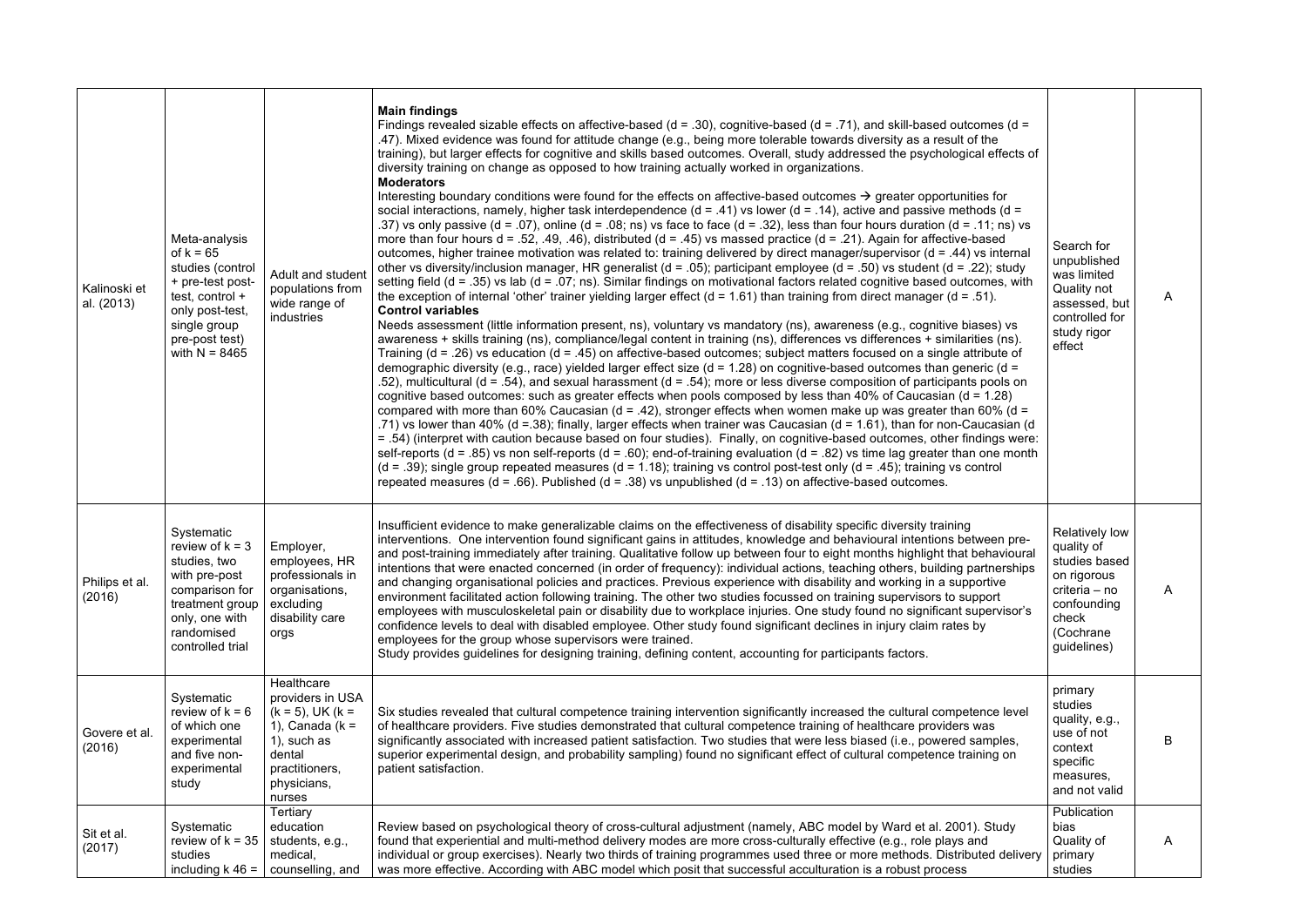|                            | cultural<br>competence<br>intervention<br>groups, median<br>group size 32<br>and total 2834<br>students                                                 | post-graduates                                                                                            | encompassing affective, behavioural and cognitive change, trainings that used both cognitive change and behavioural<br>modification were more effective than cognitive alone and didactic alone. Programs were more effective in facilitating<br>cross-cultural knowledge and inducing behavioural adjustment, than in fostering cross-cultural cognitive and emotional<br>adjustments. Study also found that benefit in multicultural competence appear to influence students' academic<br>performance and preparation for multicultural careers.                                                      |                                                |     |
|----------------------------|---------------------------------------------------------------------------------------------------------------------------------------------------------|-----------------------------------------------------------------------------------------------------------|---------------------------------------------------------------------------------------------------------------------------------------------------------------------------------------------------------------------------------------------------------------------------------------------------------------------------------------------------------------------------------------------------------------------------------------------------------------------------------------------------------------------------------------------------------------------------------------------------------|------------------------------------------------|-----|
| Lie et al.<br>(2010)       | Systematic<br>review of $k = 7$<br>studies: two<br>quasi-<br>randomised,<br>two clusters<br>randomised,<br>three pre-test<br>post-test field<br>studies | Physicians,<br>mental health<br>professionals,<br>and multiple<br>health<br>professionals<br>and students | Included studies, albeit of limited quality, showed a trend for cultural-competence training as resulting in a positive impact<br>on patient outcomes. It suggests that CC training as a standalone strategy may not suffice to improve outcomes, so it<br>should fall within broader systemic and system changes. Provides a framework for conducting highly rigorous and<br>relevant research in training settings.                                                                                                                                                                                   | Low to<br>moderate<br>primary study<br>quality | A/B |
| Chipps et al.<br>(2008)    | Systematic<br>review<br>including $k = 5$<br>single studies<br>and $k = 1$<br>systematic<br>review                                                      | Focused on<br>Western context<br>(i.e., USA)                                                              | Based on Beach et al.'s (2005) review and the five included studies, reasonable evidence exists to indicate that cultural-<br>competence training can increase the knowledge, attitudes, and skills of health professionals. Some evidence seems<br>to indicate that cultural-competence training affects patient satisfaction, but little evidence that it improves patient care.                                                                                                                                                                                                                      | Primary<br>studies<br>seriously<br>flawed      | B   |
| Mor Barak et<br>al. (2016) | Meta-analysis<br>of $k = 30$<br>studies with N =<br>496,740<br>workers                                                                                  | Human services<br>organisations in<br>USA and other<br>locations                                          | <b>Main findings</b><br>Results show that although diversity is associated with both beneficial and detrimental outcomes, diversity management<br>efforts that promote a climate of inclusion are consistently associated with positive outcomes ( $p = .46$ ) ( $N = 290,854$ ).<br>Organisations should move beyond increasing diversity to fostering inclusion, several practical implications are provided.<br>Note: study mention relevant socio-psychological theories on diversity, different types of diversity, diversity management<br>efforts, and both beneficial and detrimental outcomes. |                                                | C   |